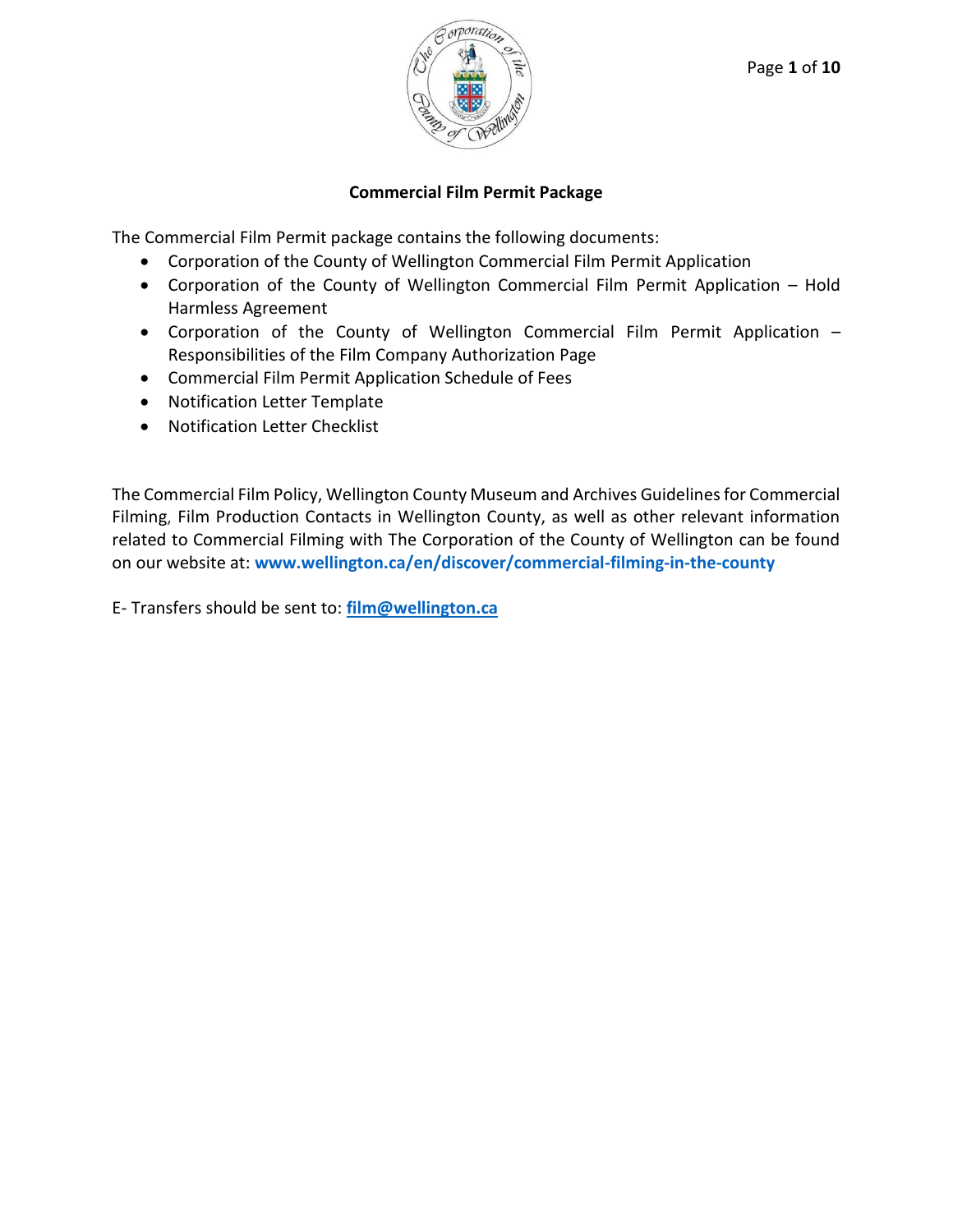

**Film Permit No.: Date of Issue: Permit Fee: Deposit:**

# **Corporation of the County of Wellington Commercial Film Permit Application**

**NOTE:** The Corporation of the County of Wellington Commercial Film Application is only required for projects to be filmed on County of Wellington property, including building interiors, exteriors, trails, and laneways.

### **Application Process**

Please complete this application and submit online or forward together with any required documentation and payment to:

The Wellington County Museum and Archives 0536 Wellington Road 18 Fergus, Ontario N1M 2W3 filming@wellington.ca

Applications may be submitted online through our website or emailed. Originals must be provided by courier/mail or personal delivery. For additional information please visit our website **[www.wellington.ca/en/discover/commercial-filming-in-the-county](http://www.wellington.ca/commercialfilminginthecounty)**. We require 48 hours' notice prior to a permit being issued (permits are normally issued the day before

| Type of Film Production: | <b>Production Title:</b>          |
|--------------------------|-----------------------------------|
| Feature Film             | Total # Cast/Crew:                |
| Music Video              | The Applicant/Production Company: |
| TV Series/Movie          | Telephone:                        |
| Commercial               | Email:                            |
| <b>Reality TV</b>        | Address:                          |
| Educational/Documentary  | City:                             |
| Other, Explain:          | Province:                         |
|                          | Postal Code:                      |
|                          |                                   |

| Location Manager:                                                   |
|---------------------------------------------------------------------|
| Location Dept. Telephone:<br>Cell:<br>Email:                        |
| <b>Assistant. Location Manager:</b><br>Phone Number/Cell:<br>Email: |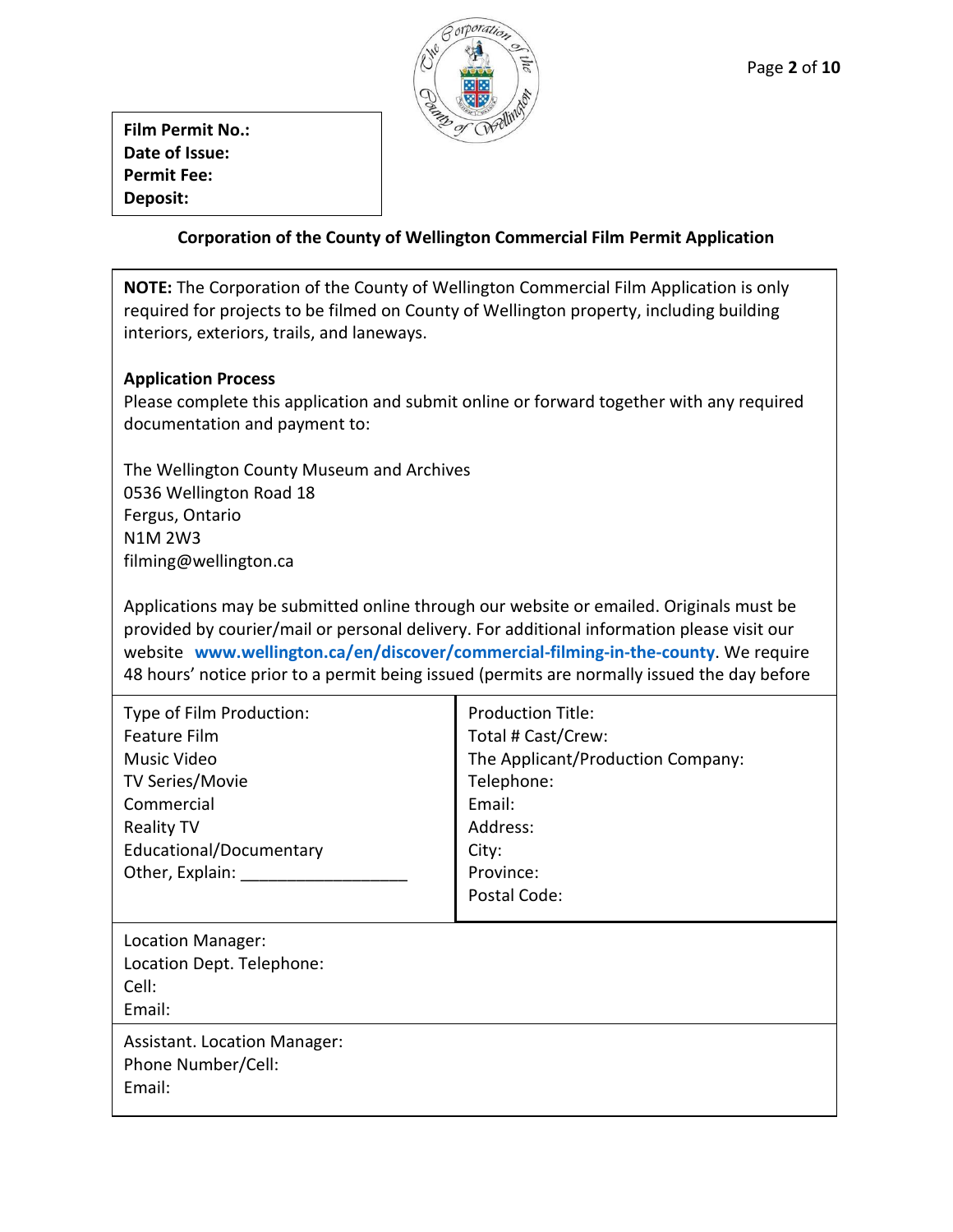LOC #1:

Film Date(s):

Times:

LOC #2:

Film Date(s):

Times:

LOC #3:

Film Date(s):

Times:

Description of Filming Activities:

Special Effects (Describe any special effects such as pyrotechnics, flammable materials, gunfire or car chases to be used):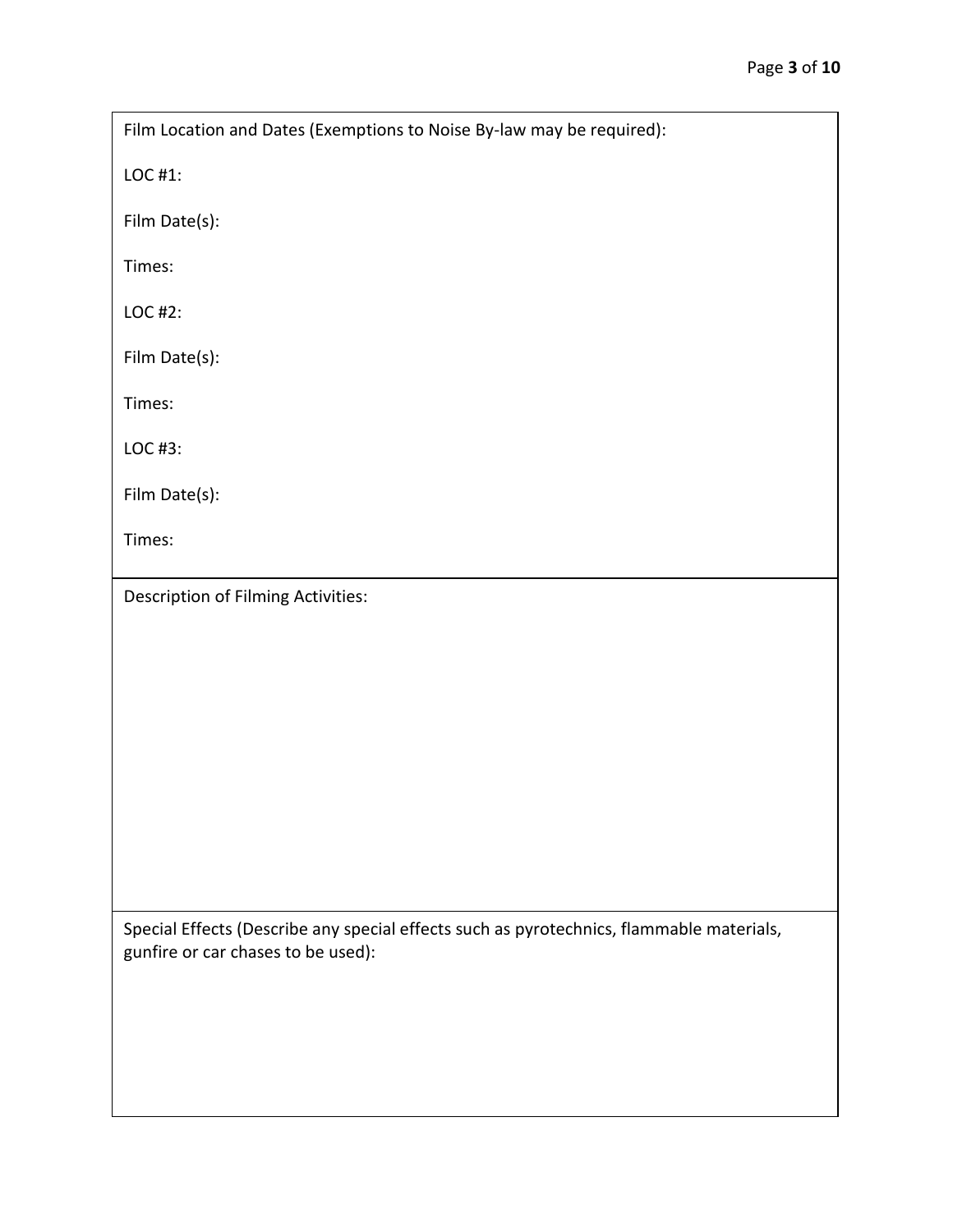| Parking/Roads:<br>Number of vehicles/equipment to be parked on County property<br>Trucks: Cranes: Picture Cars: Vans: Crew Cars: Trailers/motorhomes:<br>Other:                                                                                                                                                                                       |
|-------------------------------------------------------------------------------------------------------------------------------------------------------------------------------------------------------------------------------------------------------------------------------------------------------------------------------------------------------|
| Check all that apply:<br>Intermittent Traffic Stoppages *Paid Duty Officer Required<br>Road Closure Required<br>Travelling Shots *Paid Duty Officer Required<br>Location of Basecamp:                                                                                                                                                                 |
| Location of Crew Parking:                                                                                                                                                                                                                                                                                                                             |
| Which local business/industries have you/will you engage while in the Wellington County<br>community? Please list all that apply in the space below. As well, the Corporation of the<br>County of Wellington requests a report regarding the economic impact of the Applicant's<br>presence in the community to be submitted upon filming completion. |
|                                                                                                                                                                                                                                                                                                                                                       |
|                                                                                                                                                                                                                                                                                                                                                       |
|                                                                                                                                                                                                                                                                                                                                                       |

\*NOTE: A traffic control and parking plan must be submitted.

By filing and signing this Permit Application the Applicant and the Production Company agrees to all terms and conditions set forth by the Corporation of the County of Wellington and agrees to assume all costs for damages and/or restoration.

| ***SIGNATURES ADD                                                                        |                                                                                            |
|------------------------------------------------------------------------------------------|--------------------------------------------------------------------------------------------|
| <b>Company Representative</b>                                                            | Date                                                                                       |
| Documents Filed with Application:                                                        |                                                                                            |
| Proof of Insurance                                                                       |                                                                                            |
| Traffic Control                                                                          |                                                                                            |
| Copy of Notification Letter                                                              |                                                                                            |
| Initialed Copy of Policy                                                                 |                                                                                            |
| DISCLAIMER: The personal information on this form is collected pursuant to the Municipal |                                                                                            |
|                                                                                          | Act in accordance with the Municipal Freedom of Information and Protection of Privacy Act, |
|                                                                                          | RSO 1990 for the nurnose of the administration of film nermit annications. Questions       |

R.S.O 1990 for the purpose of the administration of film permit applications. Questions regarding this collection should be directed to the Manager of Privacy and Information, County of Wellington, 519.837.2600 x 2522.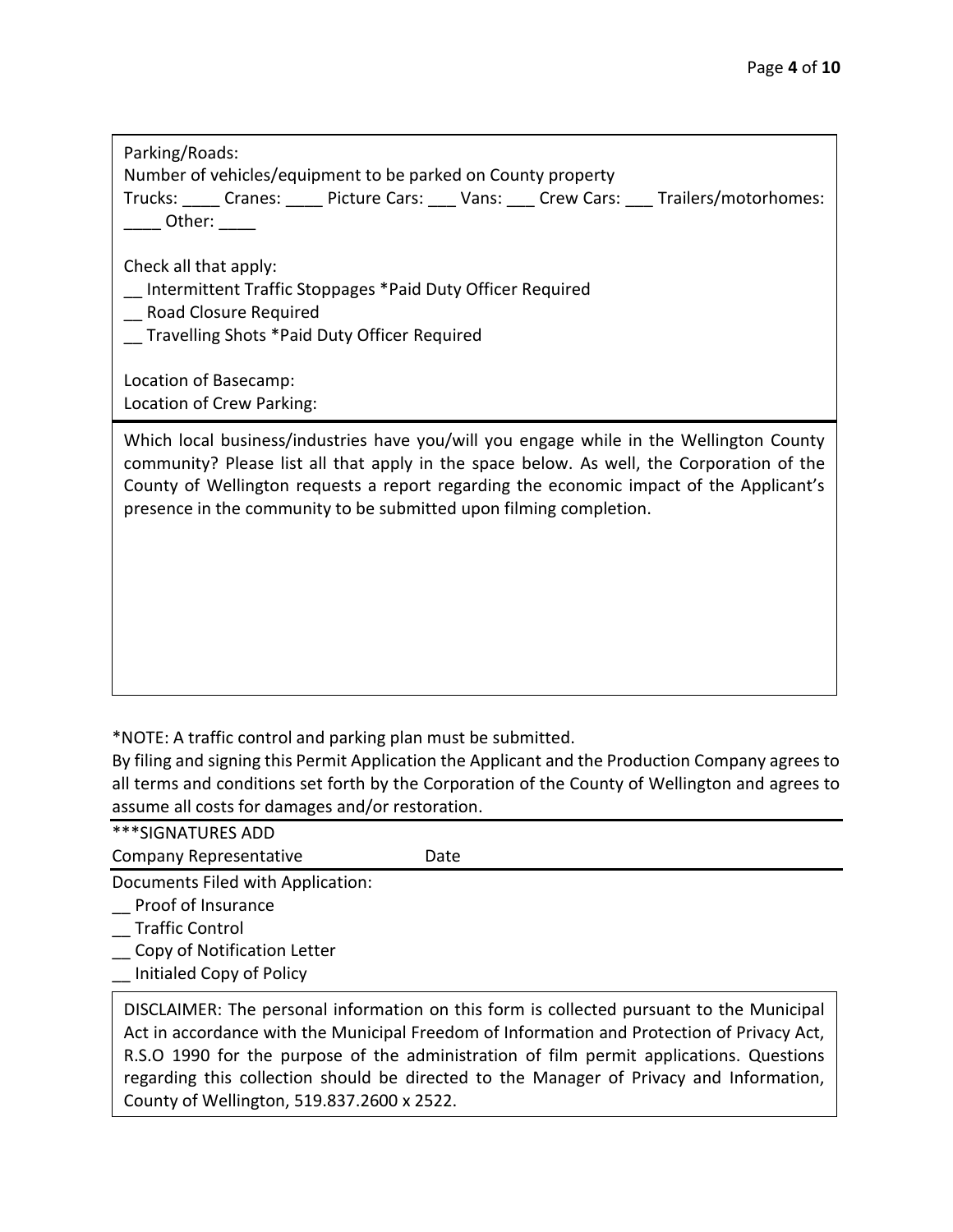

# **Film Permit Application Hold Harmless Agreement**

| IN CONSIDERATION OF permission being granted to                                                                                                                                                                                                                                                                                                                                                                                                                                                                      |  |  |
|----------------------------------------------------------------------------------------------------------------------------------------------------------------------------------------------------------------------------------------------------------------------------------------------------------------------------------------------------------------------------------------------------------------------------------------------------------------------------------------------------------------------|--|--|
| (The Applicant/Production Company Name)                                                                                                                                                                                                                                                                                                                                                                                                                                                                              |  |  |
| τo                                                                                                                                                                                                                                                                                                                                                                                                                                                                                                                   |  |  |
| (Event)                                                                                                                                                                                                                                                                                                                                                                                                                                                                                                              |  |  |
| on the County of Wellington property on                                                                                                                                                                                                                                                                                                                                                                                                                                                                              |  |  |
| (Date)                                                                                                                                                                                                                                                                                                                                                                                                                                                                                                               |  |  |
| I/we hereby, RELEASE, WAIVE AND FOREVER DISCHARGE, the Corporation of the County of<br>Wellington (the "County"), its agents, officials, employees, contractors, representatives,<br>elected and appointed officials, successors and assigns OF AND FROM ANY AND ALL claims,<br>demands, damages, costs, expenses, actions and causes of action whether in law or equity<br>in respect of death, injury, loss or damage to any person or property, HOWSOEVER CAUSED<br>arising or to arise by reasons of this event. |  |  |
| The the state of the state of the state of the state of the state of the state of the state of the state of the<br>(The Applicant)                                                                                                                                                                                                                                                                                                                                                                                   |  |  |
| (Production Company Name)                                                                                                                                                                                                                                                                                                                                                                                                                                                                                            |  |  |
| FURTHER HERBY UNDERTAKES TO HOLD AND SAVE HARMLESS AND AGREE TO INDEMNIFY,<br>all to the aforesaid from and against any and all liability incurred arising as a result of, or in<br>any way connected with, or negligence related to the request, the resulting permission and<br>the permitted event.                                                                                                                                                                                                               |  |  |
| EXECUTION OF THIS SATEMENT IS AN ACKNOWLEDGEMENT THAT THE UNDERSIGNED HAS<br>READ, UNDERSTOOD AND AGREED TO THE ABOVE WAIVER, RELEASE AND INDEMITY.                                                                                                                                                                                                                                                                                                                                                                  |  |  |
| IN WITNESS WHEREOF, the Applicant/Production Company has executed this Agreement,                                                                                                                                                                                                                                                                                                                                                                                                                                    |  |  |
| Name and Title                                                                                                                                                                                                                                                                                                                                                                                                                                                                                                       |  |  |
|                                                                                                                                                                                                                                                                                                                                                                                                                                                                                                                      |  |  |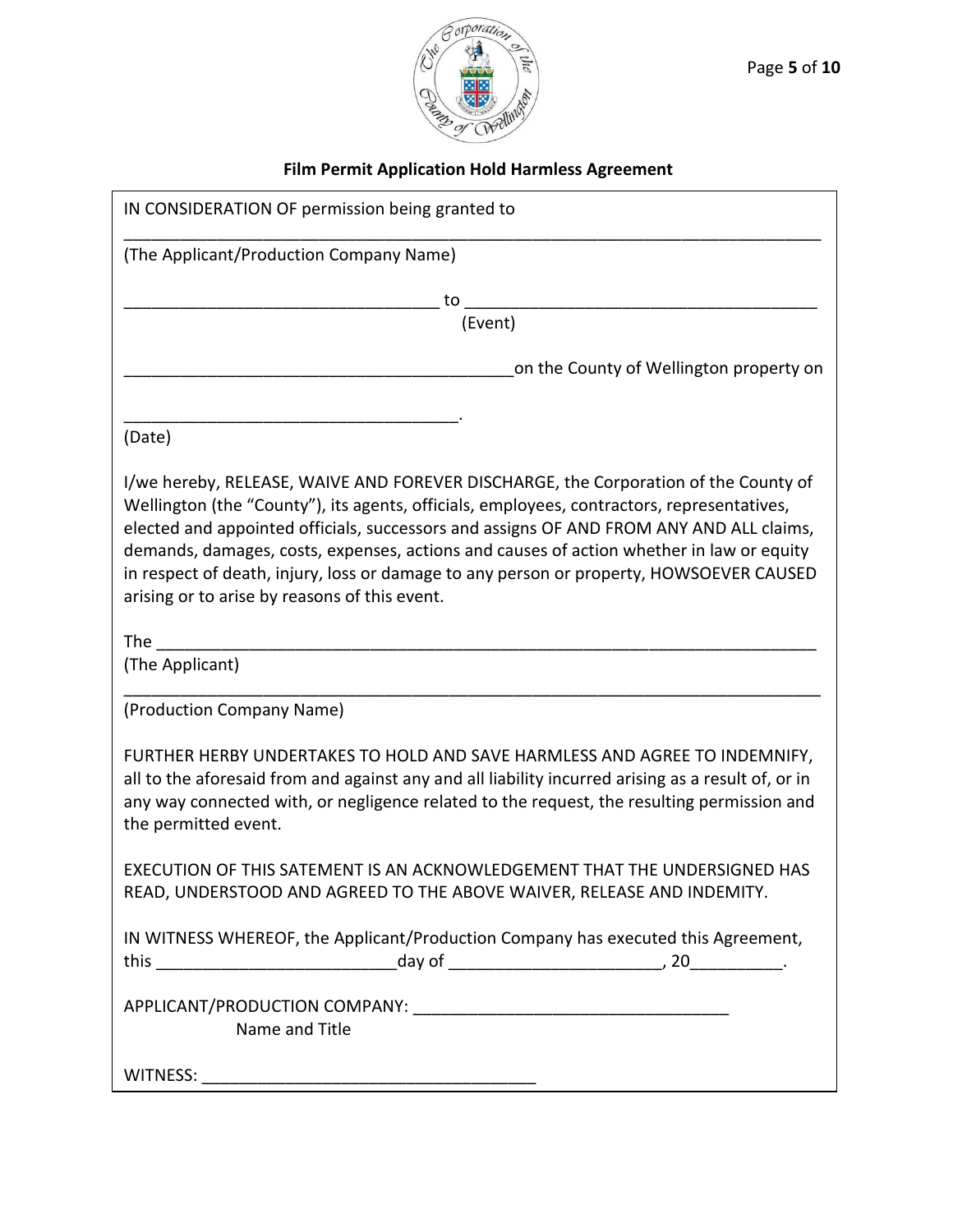

# **Responsibilities of the Production Company Authorization Page**

 $\mathbf{r}$ 

| I have read the responsibilities of the Applicant/the Production Company outlined in 'The<br>Corporation of the County of Wellington Commercial Film Permit Policy' and agree to the<br>conditions set out therein. |                     |  |
|---------------------------------------------------------------------------------------------------------------------------------------------------------------------------------------------------------------------|---------------------|--|
| Signed, sealed and delivered this __________________day of __________________, 20________.                                                                                                                          |                     |  |
| I HAVE THE AUTHORITY TO BIND THE APPLICANT/THE PRODUCTION COMPANY:                                                                                                                                                  |                     |  |
| Signature                                                                                                                                                                                                           | <b>Printed Name</b> |  |
| IN THE PRESENCE OF:                                                                                                                                                                                                 |                     |  |
| Witness                                                                                                                                                                                                             | <b>Printed Name</b> |  |
|                                                                                                                                                                                                                     |                     |  |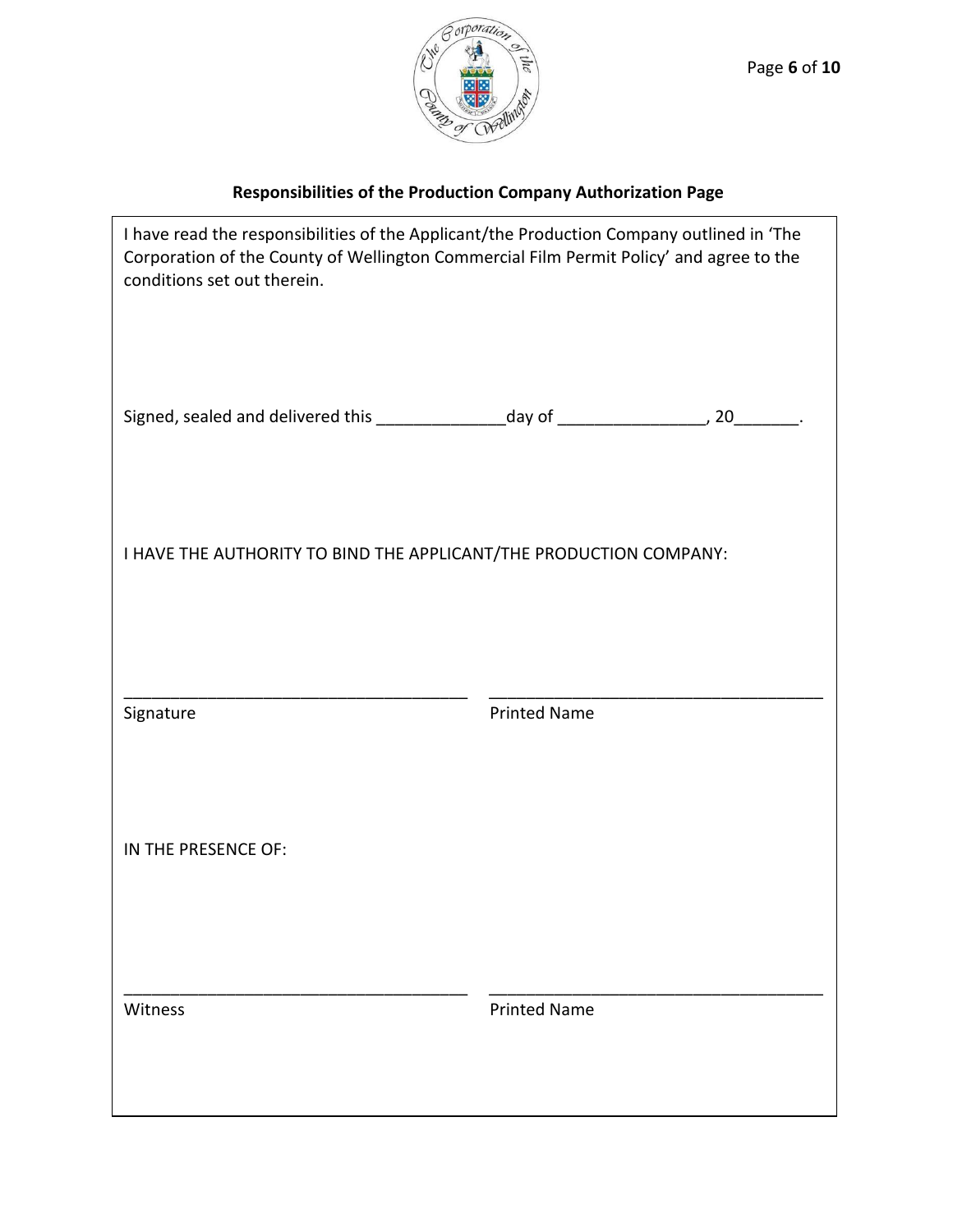

#### **Commercial Film Permit Application Schedule of Fees**

| Fee for film production on County of Wellington property: |                                                                              |  |
|-----------------------------------------------------------|------------------------------------------------------------------------------|--|
| Permit Fee:<br>Security Deposit:<br>day)                  | $$500.00 + HST.$<br>\$3,000.00 for 1-3 days (Add \$1,000 for each additional |  |

This deposit shall not be returned until all invoices, charges and claims have been cleared. Any structures, grounds, landscape features or artifacts damaged as a result of the activities of the film production will be restored to the condition that existed prior to the occurrence of the damage to the County of Wellington's sole satisfaction. Where damage has occurred, a letter detailing the extent and cost of repair or restoration will be sent to the Applicant and a request for payment will be made. The Applicant may prefer to pay for the work and have the certified security deposit cheque returned. Should the Applicant refuse to pay for the damages outlined in the letter, the certified security deposit cheque will be cashed and the subsequent repair undertaken by specialists supervised by the site. Any monies owing or remaining from the security deposit cheque will be processed accordingly. Where this is not possible, the County of Wellington will be compensated. Appraisals and restoration work will only be undertaken by the specialists approved by the site supervisor. The Applicant and the Applicant's Insurer, should be aware that some subject properties are historic sites, in some cases National Historic Sites, and are subject to a higher standard of care and preservation than may normally be the case.

| Fees for film production at Wellington County Museum and Archives: |                                                 |
|--------------------------------------------------------------------|-------------------------------------------------|
| Booking hold fee:                                                  | $$200$ Per day + HST.                           |
| <b>Filming Rates/Fees:</b>                                         | $$500/Hour* + HST.$                             |
| OR                                                                 |                                                 |
|                                                                    | \$3,500 + HST. Per day, based on an 8 Hour Day. |
| *inclusive of \$200/HOUR staffing fees.                            |                                                 |

Additional fees will be incurred should the closure of the Wellington County Museum and Archives Historic Site be required for the Applicant. As well, additional fees may be incurred at the discretion of the Wellington County Museum and Archives for the rental of halls or the need for additional staffing or resources. Due to the popularity of the site, a booking hold fee of \$200 will be required upon booking. Fees for additional days/hours will be invoiced and are due no later than two weeks from when the final invoice is received. The booking fee will be reflected in the final invoice.

\*NOTE: This film permit fee is waived for all post-secondary film projects and charitable organization/nonprofit film projects, or at the discretion of the Film Liaison.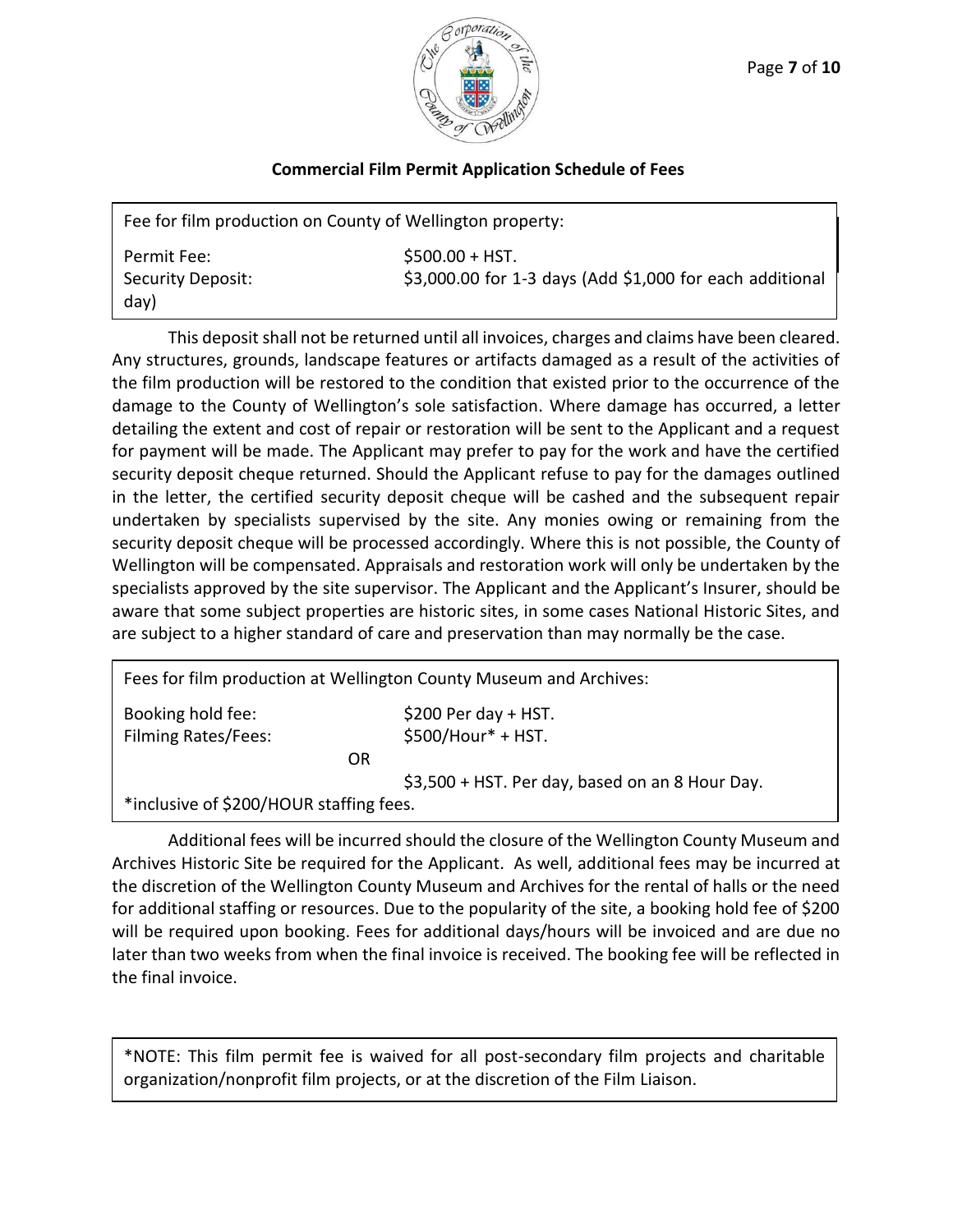#### **Notification Letter Template**

Production Company Name/Show Title/Image Inserted Here with Production Phone Numbers and Email Addresses

# Filming Notification

Delivery Date: (Insert Date)

Productions are to follow the COVID-19 Safety Guideline for the Film and Television Industry in Ontario approved by the Ministry of Labour, Training and Skill Development. Information can be found at htpps://www.filmsafety.ca/safety-guidelines-i-ontario/. Productions are required to have a site-specific health and safety plan in place and to follow any additional safety requirements set out by the County of Wellington.

To Residents & Businesses in the vicinity of:

We will be filming (insert interior or exterior) scenes at Location Address (Insert date) between the hours of (insert hours) Prep: (Insert date and hours if applicable) Filming: (Insert date and hours if applicable) Wrap: (Insert date and hours if applicable)

Our production vehicles and various pieces of film equipment will be located on: (Insert the location or locations. Be as specific as possible.)

We will begin reserving the above areas with cones on (date) at (time), with vehicles arriving (date) at (time), and departing (date) by (time).

Displaced permit parkers affected by our filming activities are kindly asked to park in their driveways (if applicable), surrounding streets, nearby pay lots or (insert pre-arranged parking location here). On our filming day, please contact (insert name of LM or ALM) from the Locations Department. We will direct you to available parking and/or reimburse your parking receipt.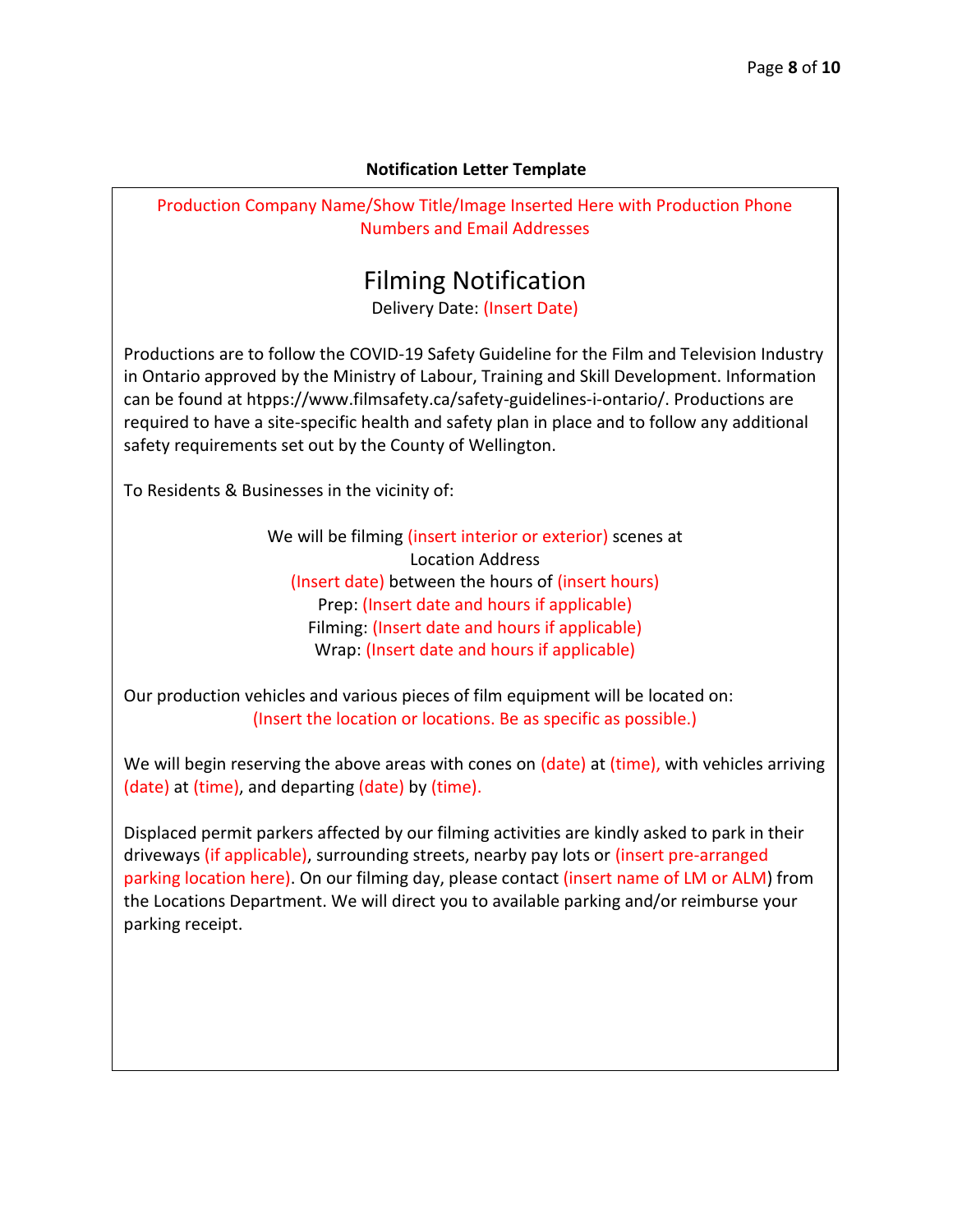\*\*\* All of our filming & related activities are undertaken under the authority & approval of the County of Wellington. ANY INTERMITTENT TRAFFIC STOPPAGES/CONTROL will be conducted under the safe supervision of the Ontario Provincial Police.\*\*\*

On behalf of the production, we thank you for supporting the County of Wellington's flourishing and vibrant film industry. Questions? Please contact our production office at (insert production phone number), or the County of Wellington at **film@ [wellington.ca](mailto:filmwellington@wellington.ca)**

**For more information about filming in the County of Wellington, visit [www.wellington.ca/en/discover/commercial-filming-in-the-county](http://www.wellington.ca/commercialfilminginthecounty)**

(Please include the following contact information: First Name, Last Name Location Manager Insert Phone Number

First Name, Last Name Assistant Location Manager Insert Phone Number)

**Please be sure that the above critical information included in your letter of notification fits on one standard page.**